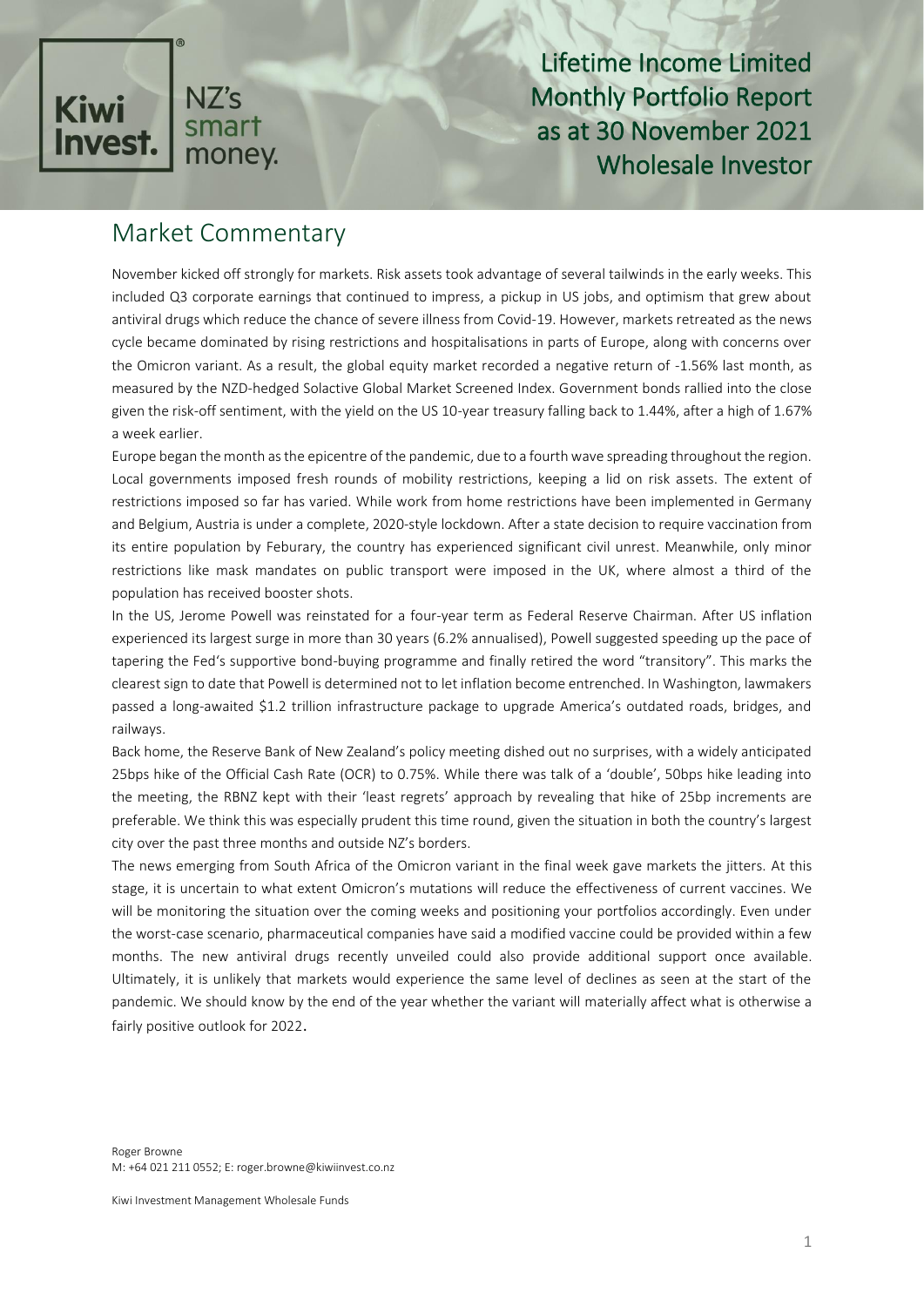

Lifetime Income Limited Monthly Portfolio Report as at 30 November 2021 Wholesale Investor

## Portfolio Commentary

#### Lifetime Fixed Interest Trust

|                  | <b>Units</b> | Unit Price* | <b>Market Value</b> | %      |
|------------------|--------------|-------------|---------------------|--------|
| <b>Cash Fund</b> | 139,236.27   | 1.0604      | 147.646.14          | 100.00 |
| <b>Total</b>     |              |             | 147.646.14          | 100.00 |

### Lifetime Annuity Fund

|                        | <b>Units</b> | Unit Price* | <b>Market Value</b> | %      |
|------------------------|--------------|-------------|---------------------|--------|
| <b>Cash Fund</b>       | 8,964,582.40 | 1.0604      | 9,506,043.18        | 98.65  |
| <b>Cash in Custody</b> |              |             | 130,000.65          | 1.35   |
| <b>Total</b>           |              |             | 9,636,043.83        | 100.00 |

*\*Applications are valued using the buy price, redemptions are valued using the sell price and market values are calculated using the mid-price.*

The Cash Fund returned 0.08% before fees and taxes in November, beating its benchmark, the S&P/NZX Bank Bill 90-Day Index, which returned 0.06%.

New Zealand short term interest rates continued their march higher over the month. The Reserve Bank of New Zealand's (RBNZ) policy meeting dished out no surprises, with a widely anticipated 25bps hike of the Official Cash Rate (OCR) from 0.5% to 0.75%. While there was talk of a 50bps hike leading into the meeting, the RBNZ kept with their 'least regrets' approach by revealing that hike of 25bp increments are preferable. We have continued to see bank deposit rates inch up over November. Still, the spreads over the wholesale interest rates (extra yield the depositor receives) remain very tight from what we have witnessed post the Global Financial Crisis (GFC), as banks remain well funded.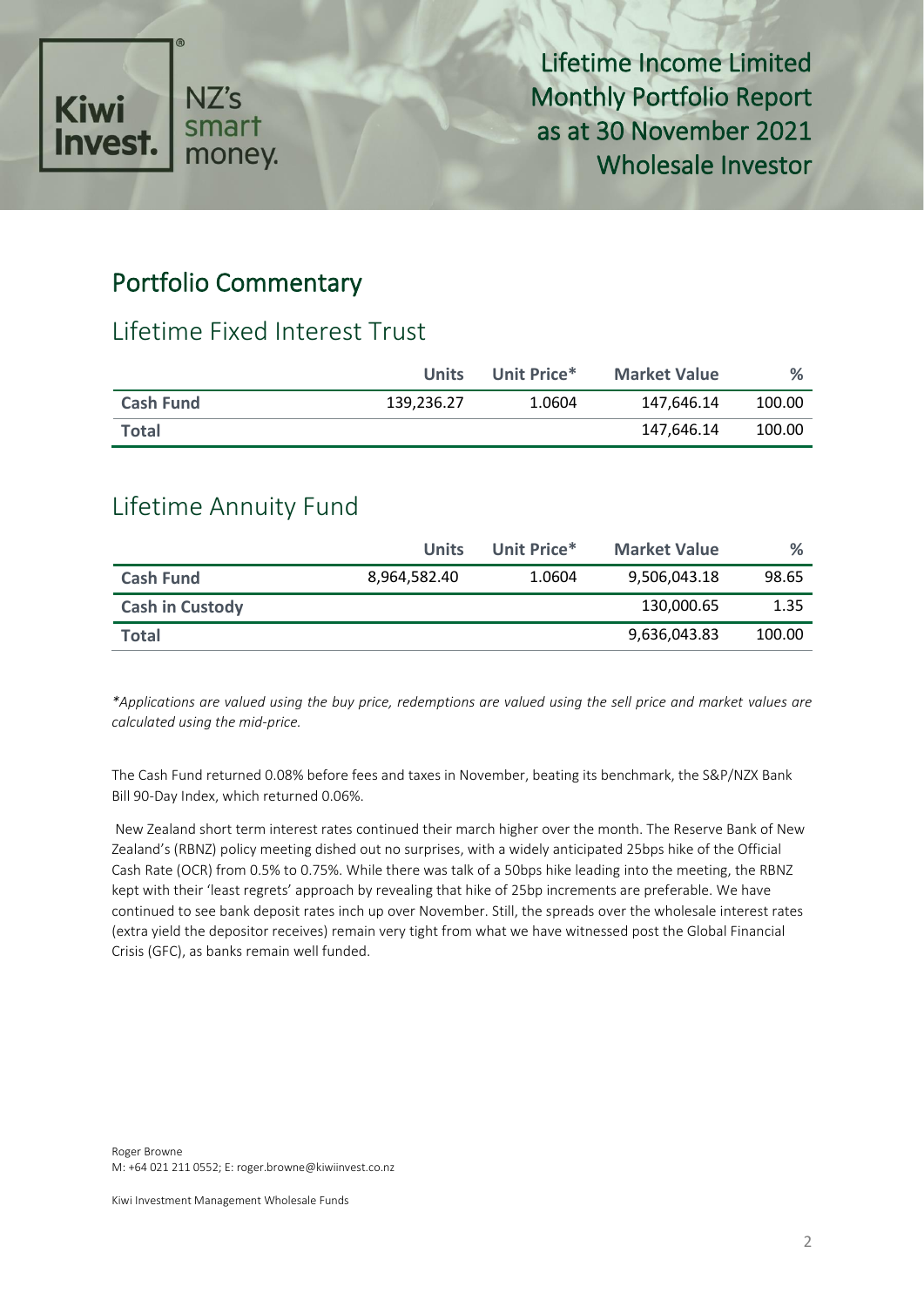

Lifetime Income Limited Monthly Portfolio Report as at 30 November 2021 Wholesale Investor

## Lifetime VIP Balanced Fund

|                            | Units        | Unit Price | <b>Market Value</b> | %      |
|----------------------------|--------------|------------|---------------------|--------|
| <b>Fixed Interest Fund</b> | 2,568,612.98 | 1.3108     | 3,366,937.89        | 43.78  |
| <b>Growth Fund</b>         | 2,128,234.94 | 2.0315     | 4,323,509.27        | 56.22  |
| Total                      |              |            | 7,690,447.16        | 100.00 |

#### *Fixed Interest Fund*

The Fixed Interest Fund returned 0.44% before fees and taxes in November, underperforming its benchmark, which returned 0.74%. Underperformance was due to having a lower average maturity than our benchmark while long term rates declined. All things being equal, bond prices go down when interest rates go up, and usually more so if the maturity of the bond is higher. Our overweight in short term bonds was hurt by continued pressure from mortgage fixing.

Our core belief is that global inflation is not transitory, a view echoed by the US Federal Reserve last month. We also think we have yet to see the worst of the inflation in New Zealand. With only a 29-basis points differential between the 30-year New Zealand government bond (2.91%) and a 5-year swap at 2.62%, we fundamentally don't believe we are being compensated for the risk that inflation won't come down back to pre-Covid days. We, therefore, continued to take a conservative view on the potential for higher inflation for a while and have consequentially kept average maturities down at 4.5 years. That being said, we believe that banks paying up for funding mortgages, so-called "mortgage-paying" had pushed up short-term interest rates too high prior to the RBNZ announcement. Consequently, we received 2-year swap (similar to buying a 2-year maturity bond) and bought other short-dated bonds as a tactical trade. When news of Omicron hit, we also added 5-year and 7-year swaps for insurance.

#### *Growth Fund*

The Growth Fund returned 1.43% before fees and taxes in November, outperformed its benchmark by 0.81.%

All three of the underlying equity strategies performed exceptionally well and contributed to the overall outperformance.